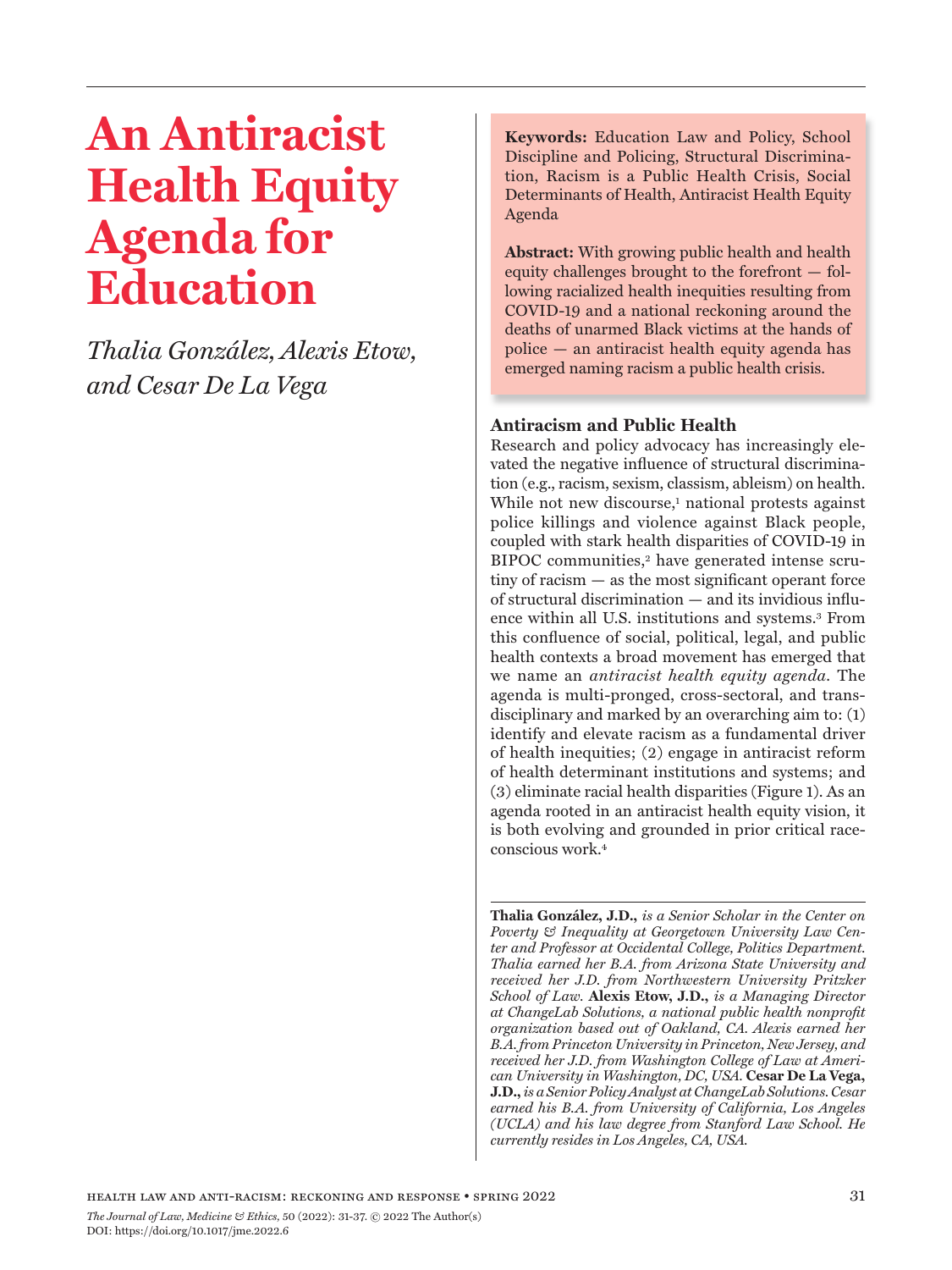## Figure 1





As Figure 1 illustrates, the agenda assumes a wide variety of forms and targets a range of healthimpacting systems and actors. A systematic landscape analysis of medical, public health, and legal literature reveals key areas of focus across several lines: equityfocused and antiracist training in health and related professions; research (e.g., methodologies and designs promoting and embodying racial equity); access to care and care quality; and workforce diversity in health professions. At the forefront of the agenda is a solutions-driven orientation that centralizes racial equity across the social determinants of health.

However, the agenda is not limited to academic attention and action. It is also reflected in a broader public discourse and movement inclusive of policy statements and declarations, issue briefs, toolkits, opinion pieces, and action plans at community, county, and state-levels by stakeholders from frontline impacted communities, and health and legal organizations across the country. Within the public sphere of the agenda, a central element includes formal declarations that racism a public health crisis. Since 2017, the American Public Health Association has cataloged more than two hundred resolutions with a significant surge occurring in 2020.<sup>5</sup> These declarations serve a key first step as they not only acknowledge the relationship between racism and health but, as importantly, establish a governmental duty to dismantle racist systems.6 Additionally, they function to engage new stakeholders in public dialogues on the necessity to define and respond to racism as a public health crisis.

## **Confronting Racism in Discipline and Policing as a Public Health Imperative**

Despite more rigorous attention on the centrality of racism to the field of public health, there has been little to no focus on school policies and practices deeply rooted in structural discrimination, and more specifically racism as drivers of health disparities. This article aims to alter this pathway and urges the public health community to take action as part of holistic race-conscious approaches to health equity and address the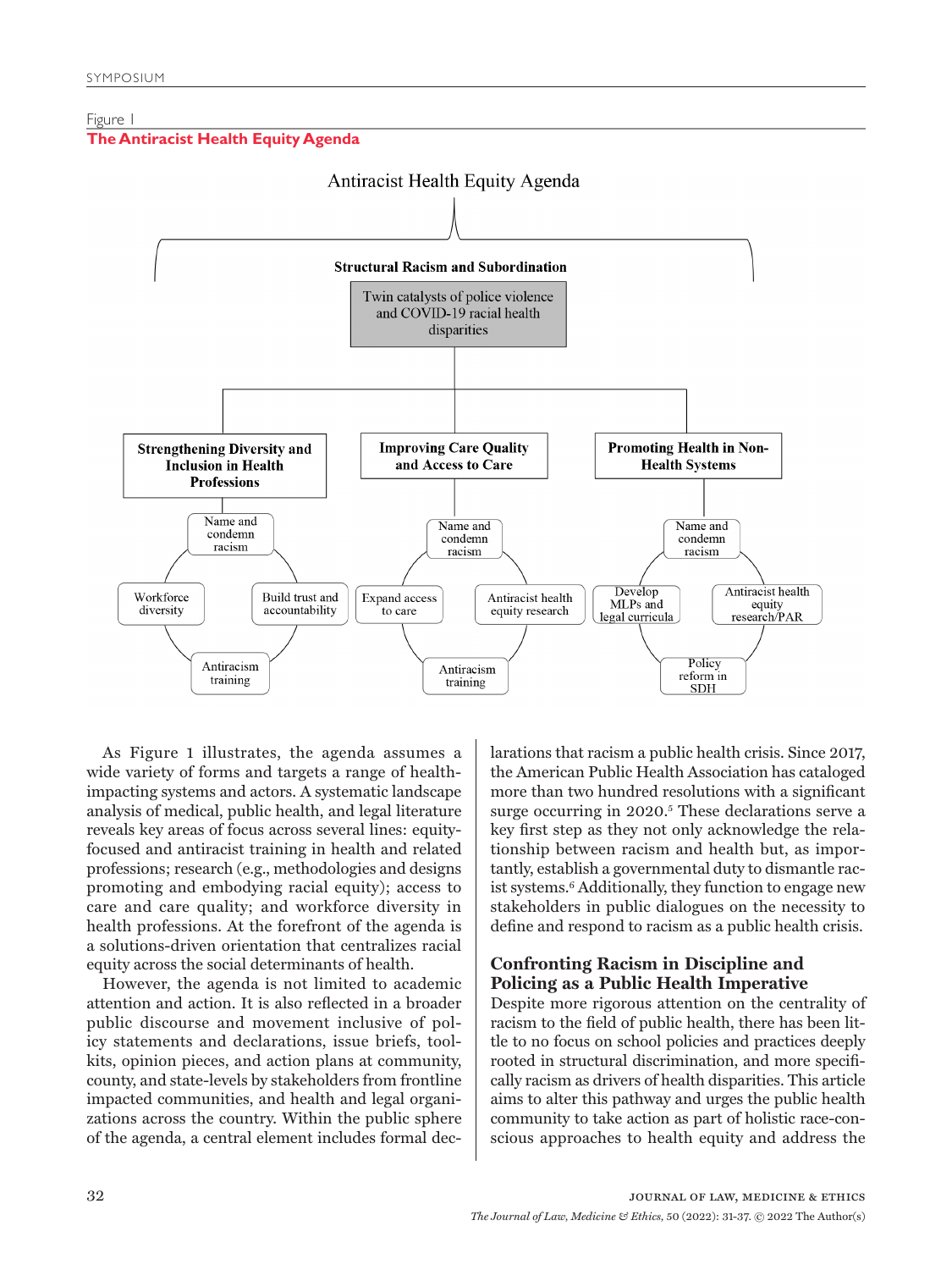long-standing disparities in school disciplinary actions. The time has come for public health and health law professionals to join with frontline communities and civil rights and educational justice advocates working to reduce health risks for BIPOC students.

The social control and subordination of Black people vis-à-vis education is not a new phenomenon. Historical evidence is clear that schools regularly employed violent policing and discipline rooted in racism and anti-Blackness.7 Laws and policies at the federal, state, and school district levels — grounded in structural discrimination — have operated for decades to formalize the legacy of racism through discipline and policing practices.8 For example, in the 1960s in

group.11 The downstream consequences of racialized and gendered discipline are far-reaching and include school pushout and entry into the criminal justice system.

# **The Relevance of Education Policies to Public Health**

The co-influential nature of health and education education creates opportunities for better health and poor health puts educational attainment at risk — is well accepted.12 As a significant social determinant of health (SDH) education functions as a strong predictor of both positive and negative health outcomes at individual- and community-levels including disease,

Despite more rigorous attention on the centrality of racism to the field of public health, there has been little to no focus on school policies and practices deeply rooted in structural discrimination, and more specifically racism as drivers of health disparities. This article aims to alter this pathway and urges the public health community to take action as part of holistic race-conscious approaches to health equity and address the long-standing disparities in school disciplinary actions. The time has come for public health and health law professionals to join with frontline communities and civil rights and educational justice advocates working to reduce health risks for BIPOC students.

response to desegregation, local and state-level policies and laws gave teachers, administrators, and law enforcement authority to identify students as "predelinquent," giving rise to the contemporary schoolto-prison pipeline.9 The disproportionate impact of these laws and policies was, and continues to be, felt most significantly by BIPOC students.

Inequities across race and gender in discipline and policing have been the subject of research by academics and advocates for decades. And contemporary data affirms the persistence of the disparate use of discipline and policing against BIPOC students. When compared to their white peers, longitudinal data is clear that BIPOC students are punished and policed at higher rates than their white classmates. For example, in 2016, the Department of Education Office for Civil Rights found that Black preschoolers are 3.6 times as likely to receive 1 or more out-of-school suspension as their white peers.10 In 2020, analysis of U.S. Department of Education data revealed an upward trend in discipline disparities for Black girls across all categories, who have the highest rate of overrepresentation compared to white youth of any other race and gender

disability, mental health, substance abuse, morbidity, and mortality.13 By age 25 individuals with a high school degree can expect to live over 10 years longer than those without one.14 One additional year of schooling is associated with 6.85 percentage points (pp) reduction in poor health and 3.8 pp and 4.6 pp reduction in difficulty completing activities of daily living (i.e., bathing, dressing, eating, getting in and out of bed, and walking across a room) and instrumental activities of daily living (i.e., making meals, shopping, making phone calls, taking medications, and managing money), respectively.15 Research affirms that education is a predictor of social and economic stability, community wellbeing, and risk for incarceration.16 The relationship between school environments and health also includes protective health factors, such as school connectedness, peer connectedness, and positive school climate. Individually, and as importantly cumulatively, each of these factors serve to diminish risks of health-harming behaviors for youth (e.g., early sexual initiation, drug use, emotional distress, suicide ideation and attempts, and violence).<sup>17</sup>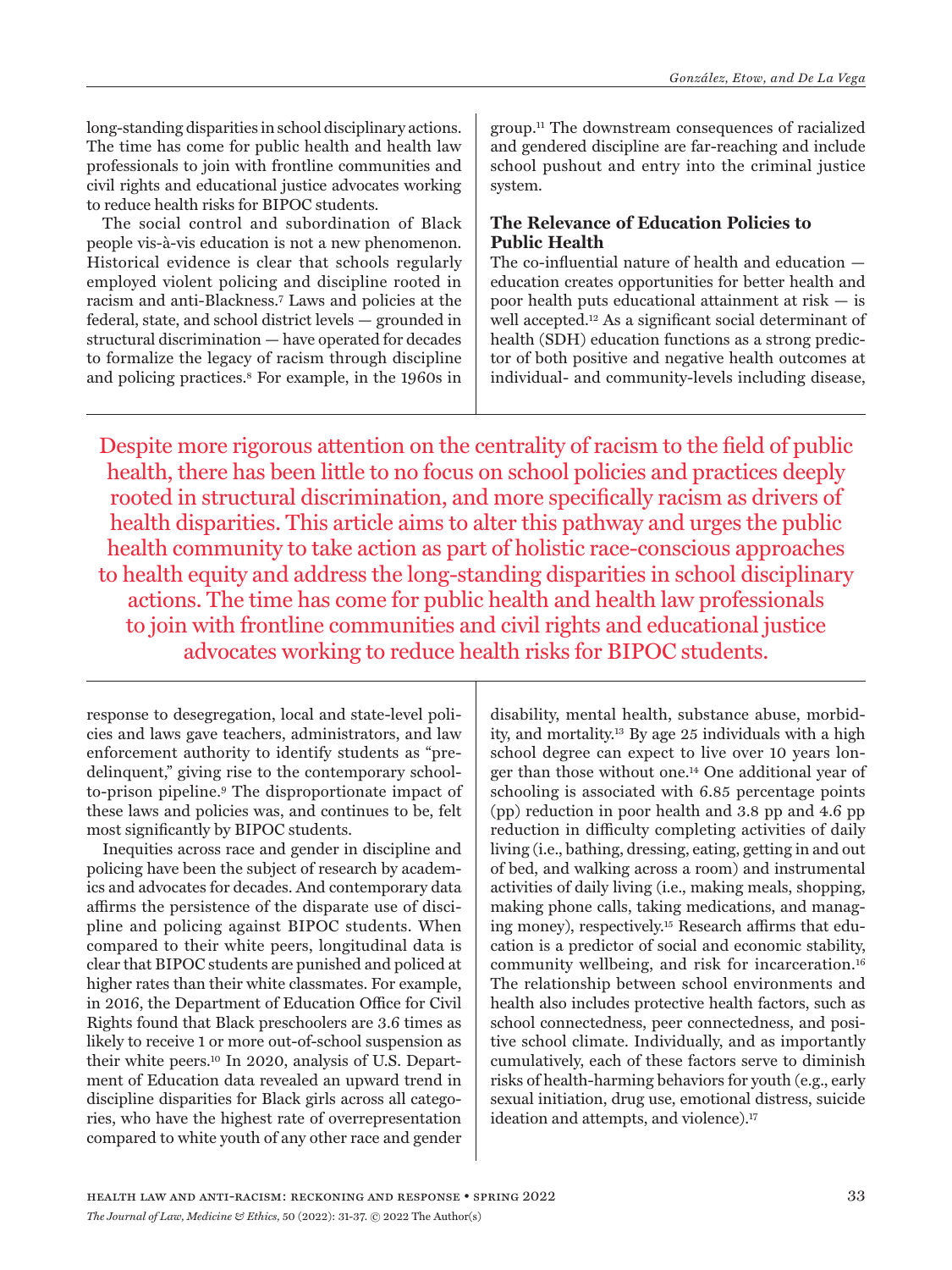# **Positioning Discipline and Policing in the Antiracist Health Equity Agenda**

To illustrate the centrality of discipline and policing within the antiracist health equity agenda, we apply the revised SDH framework developed by public health law scholar Ruqaiijah Yearby.18 By mapping discipline and policing onto the revised SDH framework, the urgency for an antiracist health response within education becomes evident (Figure 2).

As Figure 2 illustrates, there are several reasons that education policies and practices must be interrogated through a race-conscious framework. First, racism is the foundation of punitive and zero tolerance laws and policies. Second, discipline and policing are experienced in a disparate manner when comparing peer groups. Third, these policies and practices operate at multiple independent and overlapping levels of influence *within* schools and are reinforced by discrimination *outside* of schools. And fourth, discipline and policing directly impacts the health status of BIPOC students across multiple domains and produces a downstream risk for entry into health-harming systems (Figure 3).

Given the lack of data, a challenge exists to understanding the short- and long-term effects of discipline and policing on individual or population health outcomes in BIPOC communities. We hypothesize that their impacts are likely farther reaching than just students who have experienced these health-harming practices. They may, for example, create unknown levels of emotional and psychological stress on peers, families, and communities. Further, it is significant

that the potential proximate health effects of discipline and policing does not occur in isolation from contemporary and historic social contexts — all of which are grounded in ideologies, norms, and structures of subordination and racism. School-based practices and policies exist against and within community conditions with disproportionately high levels of stress,<sup>21</sup> complex trauma,<sup>22</sup> and adverse childhood experiences,<sup>23</sup> all of which negatively influence health. For BIPOC students who are exposed to community violence, especially at the hands of police, such experiences can amplify the cumulative influences of earlylife adversities on their physical and mental health in adulthood.24 As a result, the health consequences of discipline and policing may operate to compound pre-existing health disparities for BIPOC students whose experience with racism<sup>25</sup> outside school is also coupled with disproportionality of harms associated with COVID-19.26 This is a dangerous potential doseresponse effect.

## **Roadmap for Action**

The overlooked and understudied health impacts of discipline and policing offer key points of intervention for public health professionals, researchers, and students committed to race-conscious approaches to achieving health justice. Below we offer initial steps for action, focusing on three key pathways: research, policy and advocacy, and teaching and training. To reform the policies and practices that impact education, we urge reforms centered on prevention, intervention, and health promotion.

#### Figure 2

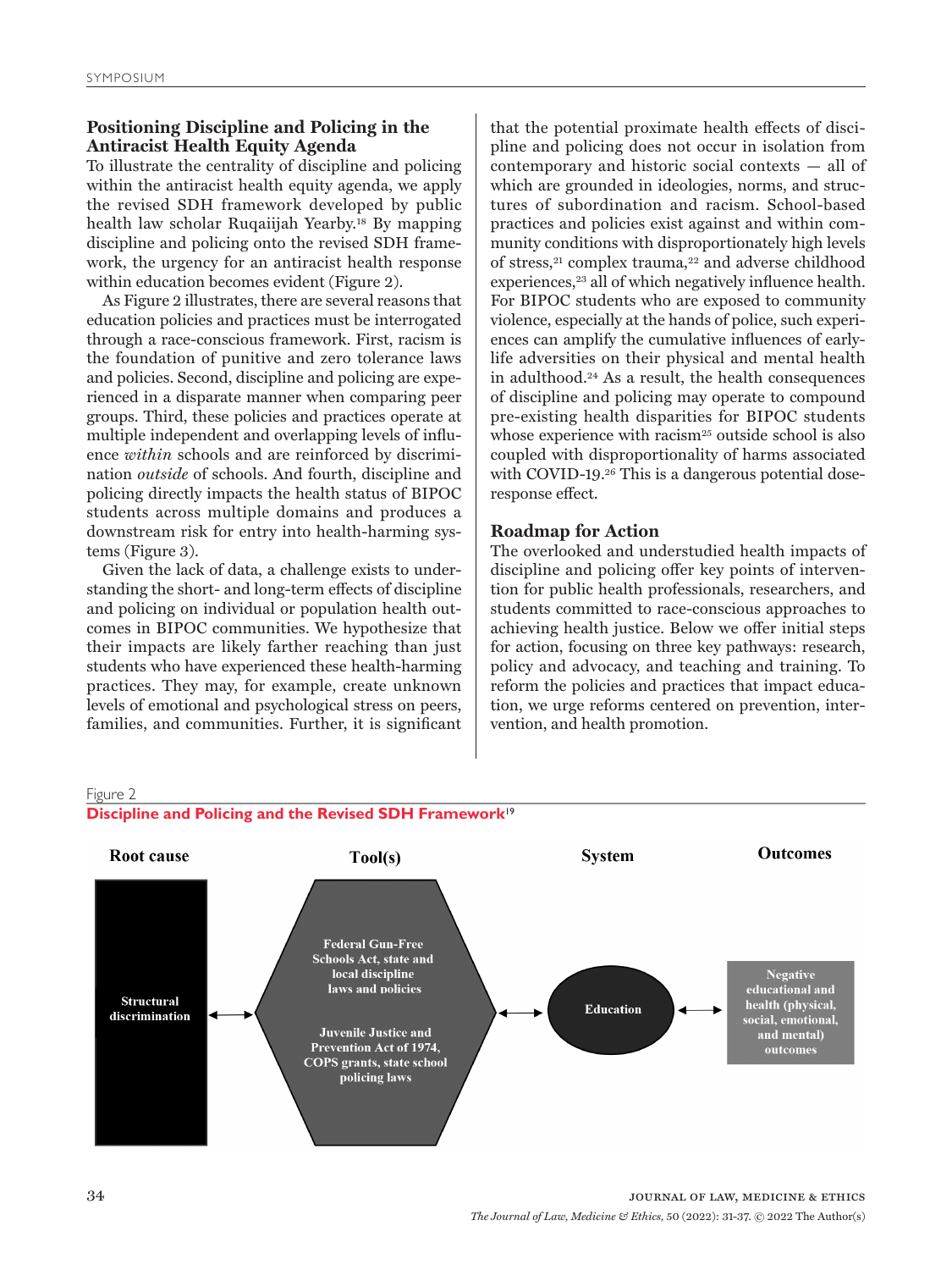## Figure 3

# **Health Outcomes of Discipline and Policing**20



## *Research*

There is an emerging body of academic and public discourse beginning to shed light on discipline practices and policing as an urgent matter of public health that drives racial health inequities.27 Yet, as discussed above, there exists a research gap examining the range of pervasive and persistent health inequities stemming from racialized educational practices and policies. There is also a limited body of scholarship exploring the health associations between school-based interventions, including restorative justice practices and trauma-informed approaches. These omissions from the evidence base provides an ideal opportunity for public health researchers and practitioners, utilizing methodologies such as legal epidemiology and community-based participatory research,<sup>28</sup> to extend the antiracist health equity agenda to an overlooked population: BIPOC students.

## *Advocacy and Policy Reform*

Health law professionals can also provide decisionmakers with critical insights into how laws and policies shape social determinant systems and drive health inequities while centering the voices of those most impacted by health-harming systems. For example, they are well positioned to expand the antiracist health equity agenda through policy reports, legislative analyses, and law review articles — all aimed at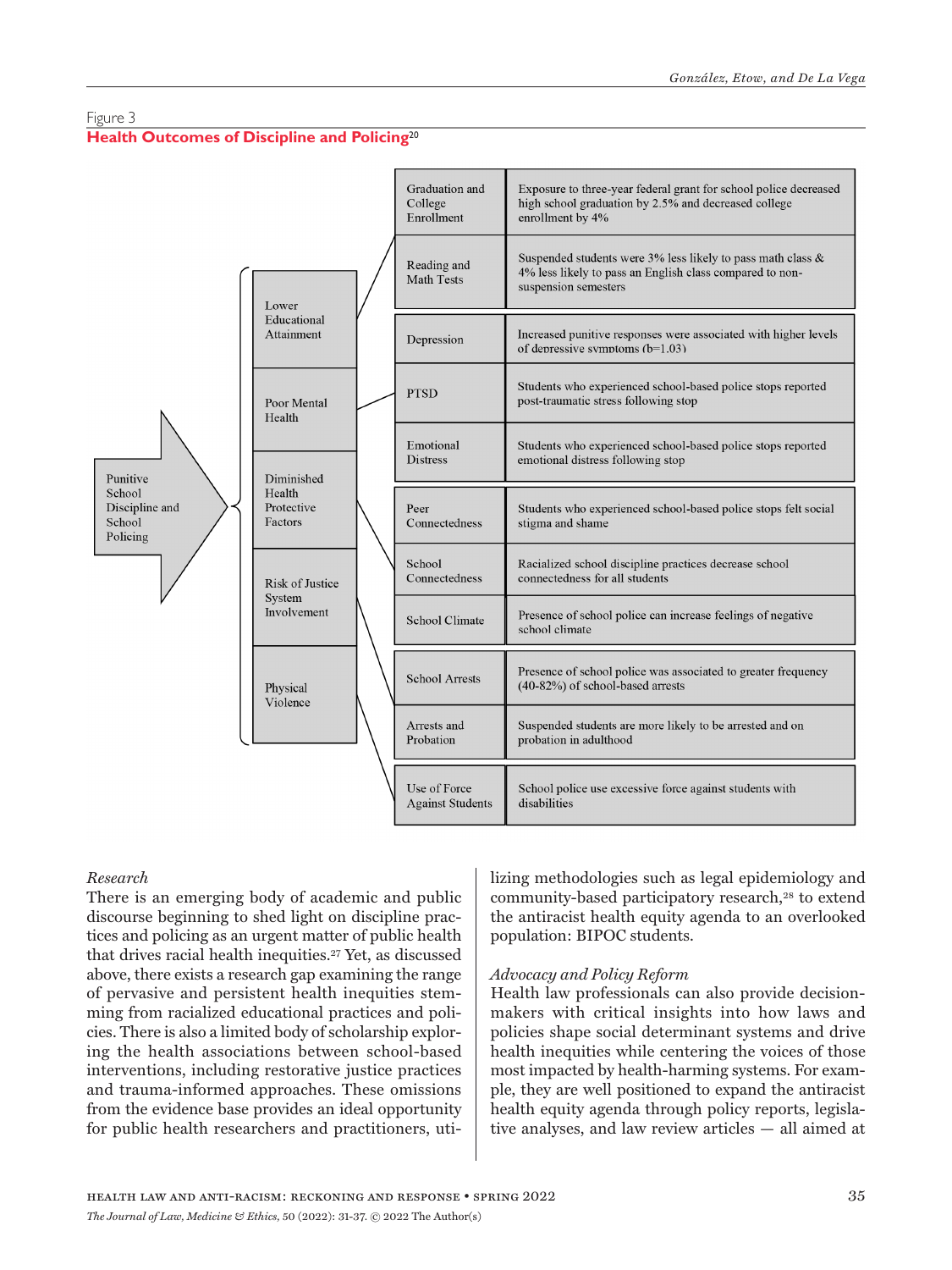dismantling the deeply-rooted disciplinary inequities experienced by BIPOC students. Additionally, they can leverage institutional and philanthropic resources to hold symposia and roundtables centering community expertise. Further, there is much-needed attention to state law reform. Analysis of the current legal scheme of health-harming laws (e.g., punitive school discipline)29 and health-promoting laws (e.g., school-based restorative justice, social and emotional learning, trauma-informed approaches, and mental health supports and services) reveals significant inconsistency.30 Yet another opportunity is examining actionable ways to operationalize the over 200 declarations issued to date declaring racism a public health crisis. Despite evidence of the intrinsic links between education and health, less than ten of such declarations address racism in education, and more specifically racialized disparities in education policies and practices.31

An additional pathway for action lies in developing public health responses to community-based demands for dismantling the school-to-prison pipeline, including school police reform, with opportunities for development and implementation of systemic reviews, analysis of phase out plans, and recommendations for budget reallocations.32 Moreover, public health and medical communities (including local health departments), well-versed in the negative impacts of racism and childhood trauma on healthy development, have an important role to play as critical partners in expanding school-based policies and providing guidance on COVID-19 school operating plans with specific attention to the physical, social, and emotional needs of staff, students, and families.

#### *Training the Next Generation*

Coupled with direct systemic reforms, faculty within public health programs and law schools are well situated to train and educate the next generation of antiracist health equity leaders. One such model is medicallegal partnerships (MLPs).33 In addition to providing on-the-ground training for the next generation of health law leaders, MLPs fill a critical gap by facilitating multidisciplinary partnerships to holistically support marginalized youth and their families. Though presently overlooked in the context of discipline and policing, MLPs provide a key avenue for addressing the health harms of these racialized policies through direct services (e.g., legal assistance and social support), research (e.g., health effects of discipline or policing), and policy reform (e.g., legislative testimony and drafting model codes). There is also an opportunity for interdisciplinary collaboration across education, medicine, civil rights, and Critical Race Theory to create courses and curriculum specific to educa-

tion laws and policies as well as advance new training in legal epidemiology, Antiracist Health Praxis, and other methodologies.

## **Conclusion**

This article aims to serve as a catalyst and roadmap for cross-disciplinary collaborations and commitments to generate new evidence on the relationship between education policies and differential health outcomes, craft new legal responses to racism in education, and train the future generation of scholars, advocates, and practitioners. As BIPOC students continue to face steep health, mental health, and structural challenges amidst the ongoing COVID-19 pandemic, the work of antiracist health equity approaches in education are vital. Within the movement to disrupt the pathways that lead to racial health inequities, ending discriminatory discipline and school-based policing policies is a concrete, and fundamental, next step. As public health professionals, we have an opportunity — and responsibility — to uproot and redress racialized policies that have long-harmed our most important asset: our children.

#### Note

The authors have no conflicts to disclose.

#### References

- 1. R.W. Boyd, A.M. Ellison, and I.B. Horn, "Police, Equity, and Child Health," *Pediatrics* 137, no. 3 (2016), *available at* <https://doi.org/10.1542/peds.2015-2711> (last visited December 30, 2021); L.F. Wiley, "Health Law as Social Justice," *Cornell Journal of Law and Public Policy* 24, no. 1. (2014): Article 2.
- 2. C.E. Johnson-Agbakwu, N.S. Ali, C.M. Oxford, S. Wingo, E. Manin, and D.V. Coonrod, "Racism, COVID-19, and Health Inequity in the USA: A Call to Action," *Journal of Racial and Ethnic Health Disparities* (November 16, 2020): at 1–7, *available at* <https://link.springer.com/content/pdf/10.1007/ s40615-020-00928-y.pdf> (last visited December 30, 2021).
- 3. M. K. Evans, L. Rosenbaum, D. Malina, S. Morrissey, and E. J. Rubin, "Diagnosing and Treating Systemic Racism," *New England Journal of Medicine* 383, no. 3 (2020): 274–76; see Johnson-Agbakwu, et al., *supra* note 2.
- 4. See, e.g., E. Benfer, "Health Justice: A Framework (and Call to Action) for the Elimination of Health Inequity and Social Injustice," *American University Law Review* 65, no. 2 (2015): 275-351; "A Blueprint for Changemakers: Achieving Health Equity through Law and Policy," *ChangeLab Solutions* (April 2019); D. Bowen Matthew, *Just Medicine: A Cure for Racial Inequality in American Health Care* (New York: NYU Press, 2015); C.L. Ford and C.O. Airhihenbuwa, "Critical Race Theory, Race Equity, and Public Health: Toward Antiracism Praxis," *American Journal of Public Health* 100, suppl. 1 (2010): S30-S35; A.P. Harris and A. Pamukcu, "The Civil Rights of Health: A New Approach to Challenging Structural Inequality," *UCLA Law Review* 67, no. 58 (2020).
- 5. American Public Health Association, "Racism Is a Public Health Crisis," *available at* <https://www.apha.org/topicsand-issues/health-equity/racism-and-health/racism-declarations> (last visited December 30, 2021).